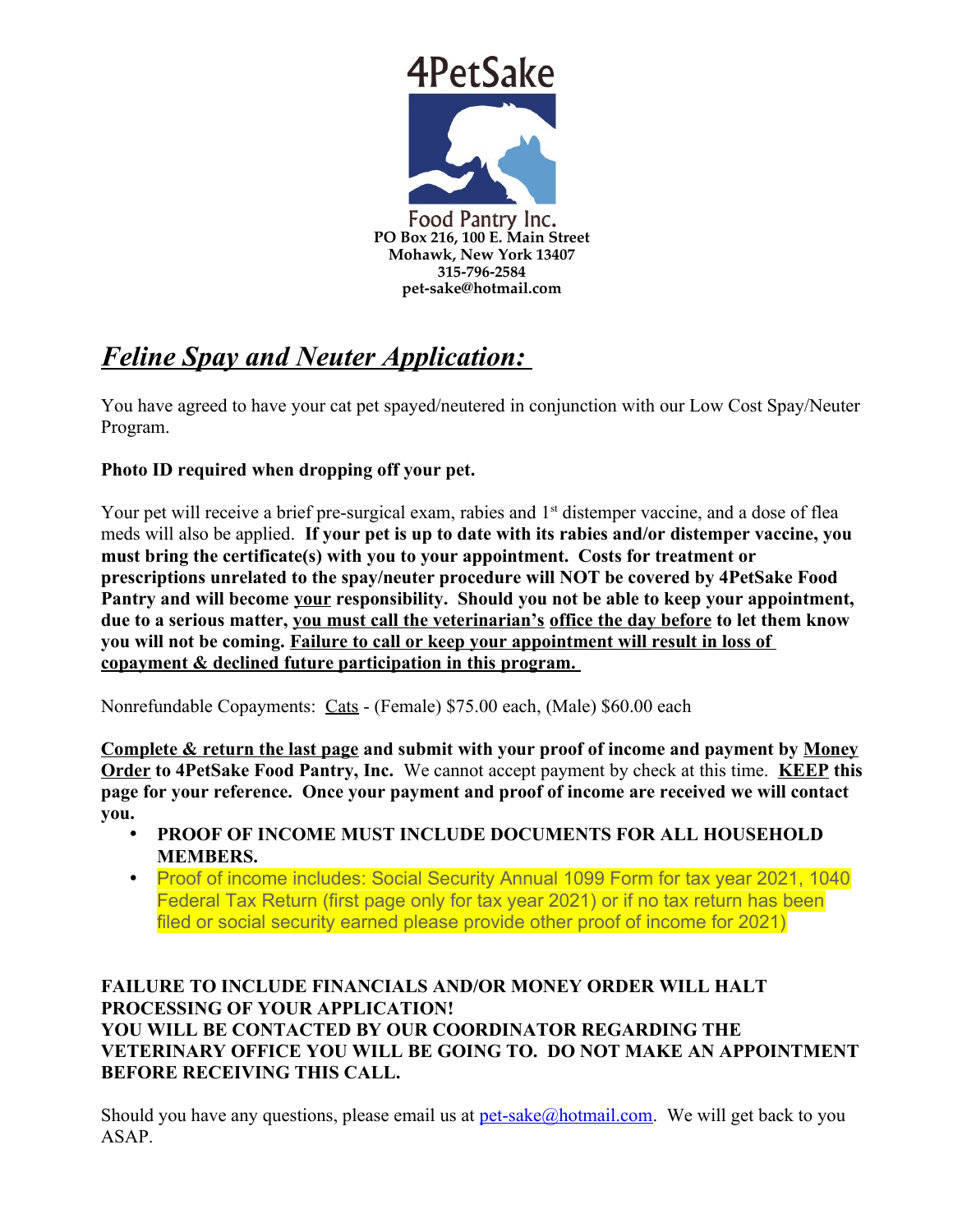# **SPAY/NEUTER CLINIC INFORMATION:**

We do not advocate feline declawing and this procedure will NOT be allowed as a part of your spay/neuter appointment.

**Your pet must not eat or drink after midnight the night before surgery. Borrowed cat carriers must be returned to 4PetSake A.S.A.P.**

**The owner of the pet must meet briefly with the surgeon before surgery and show valid photo ID. If someone other than the owner is picking the pet up, their name must be left at the time of drop off.**

**If your cat does not have a current rabies vaccination one will administered the day of surgery. If your pet has been vaccinated, a valid rabies certificate signed by a veterinarian must be presented as proof – a tag is not acceptable.**

**Cats can be spayed regardless of their reproductive cycle. Cats must be in an individual secure cat carrier. You may not put multiple cats in one carrier. The cat cannot be in a taped box, laundry basket or pillowcase. Let us know if you need to borrow a cat carrier.**

**Pregnant animals can be spayed. If you are unsure, you must make it clear that you do not want your animal spayed if the vet determines your pet is pregnant prior to the surgery. An additional fee will be charged to spay a pregnant pet.** 

**Your pet will receive a basic exam before surgery. If the animal is sick the day of surgery, a staff member will contact you and determine if they will proceed with the surgery. If any medical concerns are found it will be noted in the record and you will be notified. These medical conditions will not be treated until discussed with you and an estimate is provided. You will be responsible for the cost should you grant permission to treat.**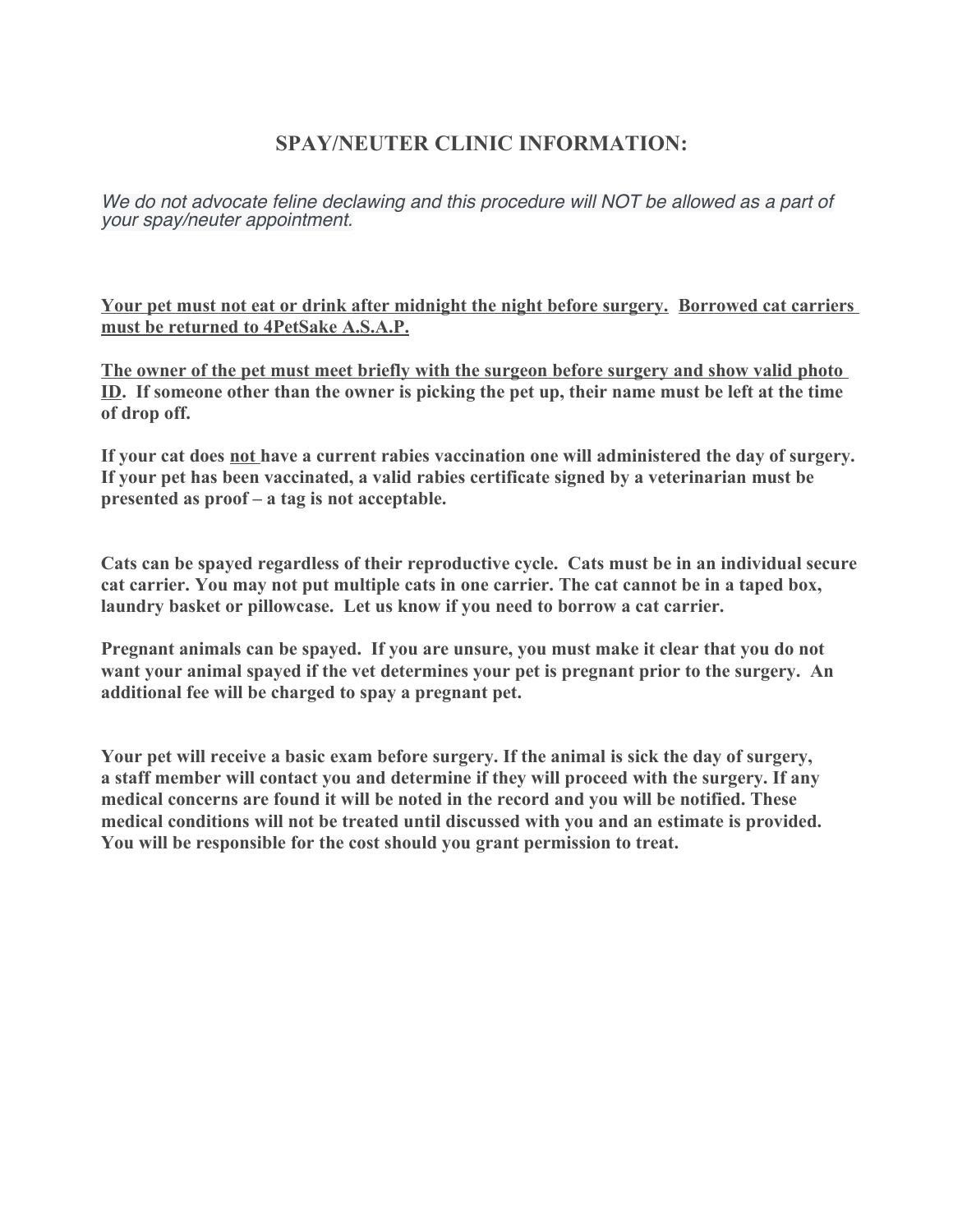| <b>FAMILY SIZE</b> | <b>INCOME</b> |
|--------------------|---------------|
| 1                  | \$22,459.00   |
| $\overline{2}$     | \$30,451.00   |
| 3                  | \$38,443.00   |
| 4                  | \$46,435.00   |
| 5                  | \$54,427.00   |
| 6                  | \$62,419.00   |
| 7                  | \$70,411.00   |
| 8                  | \$78,403.00   |

This program is based on the 2021 Income Guidelines as follows:

Additionally, the following criteria must be met:

**Total Income must be provided for the entire household – not just the owner of the animal.**

• Proof of income (Social Security Annual 1099 Form for tax year 2021, 1040 Federal Tax Return, first page only for tax year 2021 or if no tax return has been filed or social security earned other proof of income for 2021).